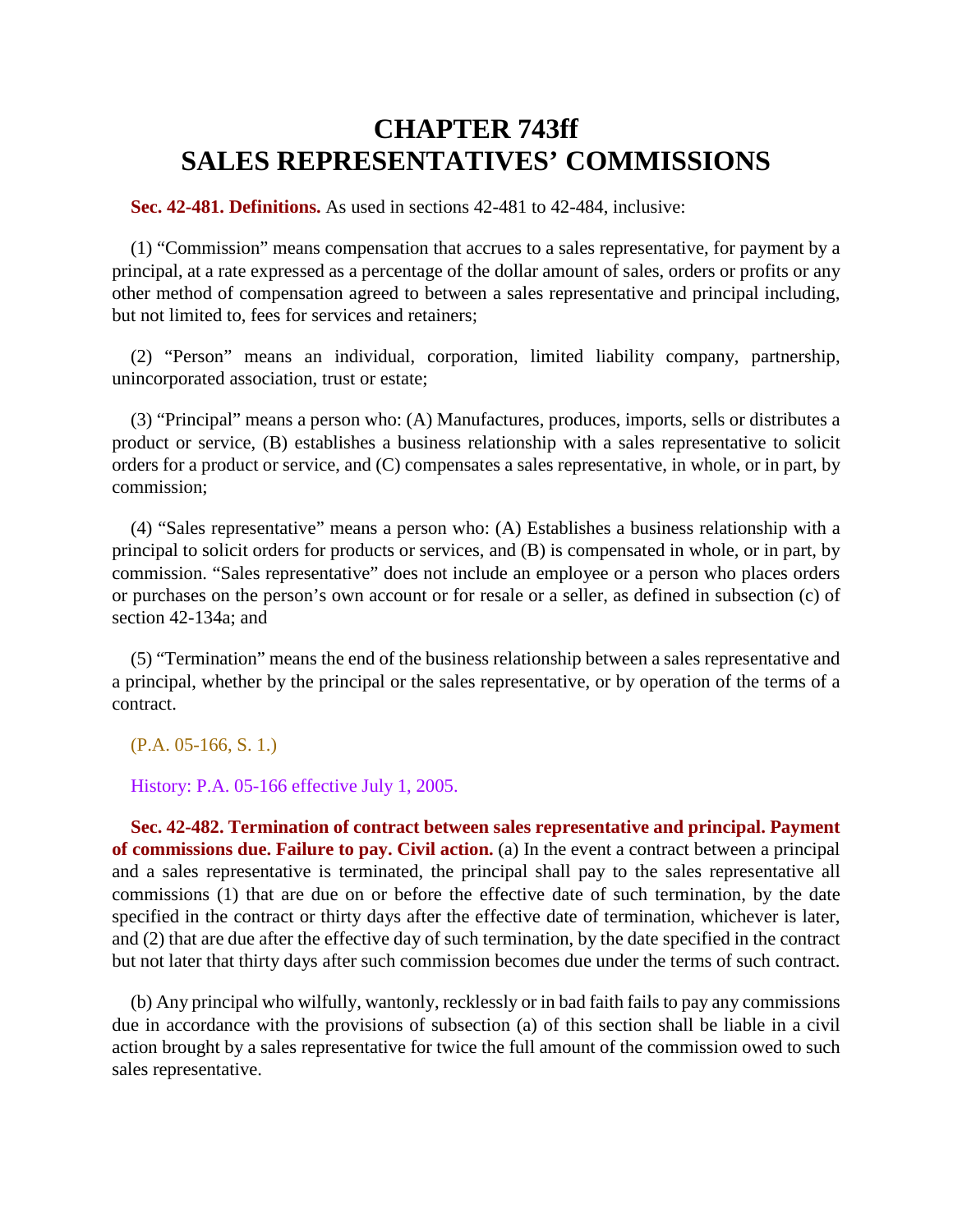(c) The failure of a principal to respond to the written demand by a sales representative for commissions owed to the sales representative not later than thirty days after such principal receives such written demand shall create a rebuttable presumption that such principal acted wilfully and in bad faith provided such written demand is sent to such principal by certified mail.

(d) The prevailing party in any action brought pursuant to subsection (b) of this section shall be entitled to reasonable attorney's fees and court costs.

(e) Any principal who establishes a business relationship with a sales representative to solicit orders for products or services in this state shall be deemed to be doing business in this state for purposes of establishing jurisdiction over such principal in an action brought pursuant to subsection (b) of this section.

(P.A. 05-166, S. 2.)

History: P.A. 05-166 effective July 1, 2005.

**Sec. 42-483. Acceptance of partial commission not deemed a release.** The acceptance by a sales representative of a partial commission payment from a principal shall not constitute a release by such sales representative of any other commissions which such sales representative claims are due except if such payment is made pursuant to a binding and final written settlement agreement and release. Any full release of all commissions claimed to be owed by a sales representative as a condition to a partial commission payment shall be null and void.

(P.A. 05-166, S. 3.)

History: P.A. 05-166 effective July 1, 2005.

**Sec. 42-484. Waiver of provisions not allowed. Construction and applicability.** (a) Any provision in a contract between a sales representative and a principal that provides for the waiver of any provision of sections 42-482 and 42-483 shall be void.

(b) Nothing in sections 42-482 and 42-483 shall be construed to invalidate or restrict any right or remedy available to a sales representative or preclude a sales representative from seeking to recover in one action all claims against such principal.

(c) Nothing in sections 42-482 and 42-483 shall be construed to apply to an insurance producer or producer, as defined in section 38a-702a, or to an insurer, as defined in section 38a-1.

(d) Nothing in sections 42-482 and 42-483 and this section shall be construed to apply to any person who holds a real estate salesperson's license and who has a claim for payment of a real estate commission or compensation against the real estate broker with whom such real estate salesperson is affiliated.

(P.A. 05-166, S. 4.)

History: P.A. 05-166 effective July 1, 2005.